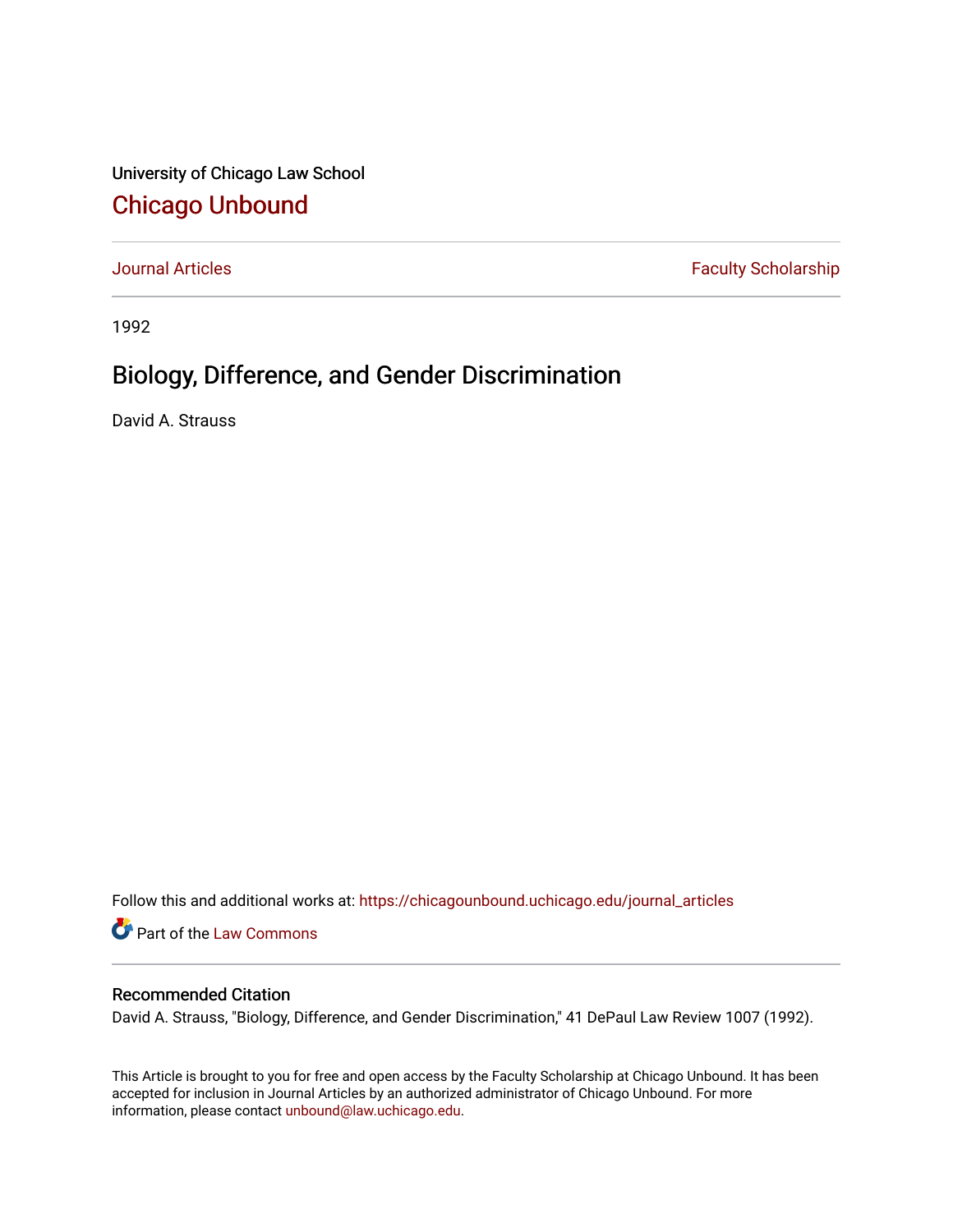# **BIOLOGY, DIFFERENCE, AND GENDER DISCRIMINATION**

David A. *Strauss\**

#### **INTRODUCTION**

In the current political climate, we can expect broad-based attacks on the antidiscrimination laws to enjoy a warm reception in many influential quarters. It is therefore worth trying to be clear about what we think of arguments like that made **by** my colleague Richard Epstein.' In this response I will discuss what seem to me the central points in Professor Epstein's article.

In Part I, I will address the suggestion that the discrimination laws—and the notion that male-female differences are a matter of "gender" or "social construction"—are fatally flawed because many differences between women and men are "biological" or "genetic" rather than "social." In Part **11, 1** discuss Professor Epstein's more general and implicit premise that gender discrimination laws are necessarily unjustified because there are relevant differences between men and women. Part III is the conclusion.

## I. THE **GENETIC** OR **ENVIRONMENTAL** ORIGIN OF **GENDER DIFFERENCES**

Much of Professor Epstein's article is devoted to speculations in sociobiology and neurophysiology. He seems to have two reasons for this. One is that he believes, apparently, that the principal defense of the gender discrimination laws, and more generally the defense of the notion that differences in gender roles are "socially constructed," rests on the premise that there are no significant biological differences between men and women. The other is that he apparently believes that if he can establish that differences in labor market performance between men and women are genetically or biologically based, instead of socially based, then he has shown that

1007

<sup>\*</sup> Professor of Law, The University **of** Chicago. **My** thanks to Mary Becker and Cass Sunstein for their comments on an earlier draft.

**<sup>1.</sup>** Richard **A.** Epstein, Gender *Is* **for** Nouns, 41 **DEPAUL** L. REV. **981 (1992).**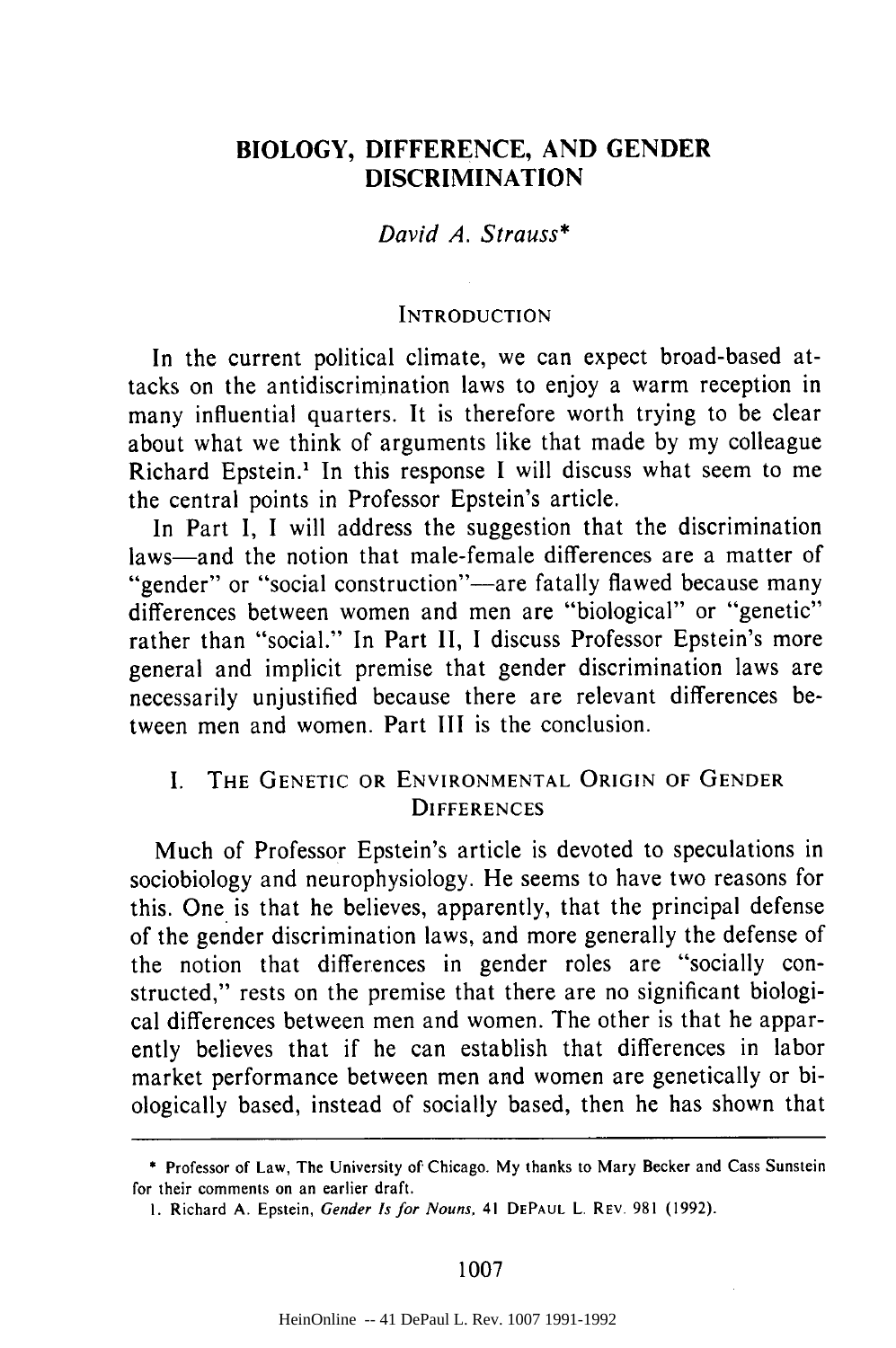the antidiscrimination project will be prohibitively costly. The first of these reasons is outdated; the second rests on a non sequitur. **I** will address them in reverse order.<sup>2</sup>

## *A. Biological and Social Influences and the Costs of Change*

**I** want to address this point first because Professor Epstein's view rests on a mistaken premise that is widely held, and not just **by** opponents of antidiscrimination laws. It is worth trying to get this error cleared up before we proceed any further. The premise is, in Professor Epstein's words: **"If** features of human behavior are regarded as biological, then the cost **of** change becomes higher **.... If,** however, these differences are socially constructed, then they could be socially reconstructed as well, at a lower cost. This lower cost is one that society itself can bear."' Professor Epstein does not try to justify this statement, and in fact it cannot be justified. There is no reason whatever to believe that it is true. **I** know of no evidence that there is a systematic relationship between the costs of changing or overcoming a characteristic and its genetic or social origin. Many genetic characteristics are easily modified or overcome, in the sense that their effects are reduced or eliminated. Many characteristics that are the product of the environment are impossible to overcome.4

As **I** discuss below (see infra Part I.B), Professor Epstein's use of the term "socially constructed" to mean something like "environmental in origin" rests on a misunderstanding; but for purposes of the present discussion, **I** accept that use of the term.

4. It is worth trying to define "genetic" and "environmental" with some care. In a sense, no human attribute is caused solely by the environment. All "environmental" characteristics are the result of an interaction of environmental and genetic influences. That is because all environmental influences on humans act on beings with a certain genetic endowment. (In fact, that seems to be true by definition.)

Consider the clearest examples of characteristics that we would want to say are the result of the environment-perhaps the paper cut I just inflicted on my finger. It is only because of my genetic endowments that the paper cut my finger; if my genes caused me to grow armadillo skin there, **I** would be fine. And if my genes caused my cells to grow back instantly, I would be fine.

Of course, one could define a characteristic as "genetic" whenever a different genetic makeup (coupled with the same environmental influences) would have produced a different characteristic.

<sup>2.</sup> I do not address Professor Epstein's claims about sociobiology and neurophysiology, other than to note that the sociobiological models he relies upon, at least, have been tellingly criticized. See **PHILIP KITCHER. VAULTING AMBITION** 166-76 (1985).

<sup>3.</sup> Epstein, supra note 1, at 994. I take it the words "regarded as" should be omitted. The claim is that costs are a function of the actual origin of the characteristics, not the perceived origin. The claim about perceived origin would also be interesting, but **I** am certain it is not what Professor Epstein intends, since it impugns his position. It suggests the side that can claim to be acting in accordance with the dictates of biology gains an unjustifiable rhetorical advantage. **I** think that is true, and it explains Professor Epstein's rhetorical strategy, but it is obviously not what he is saying here.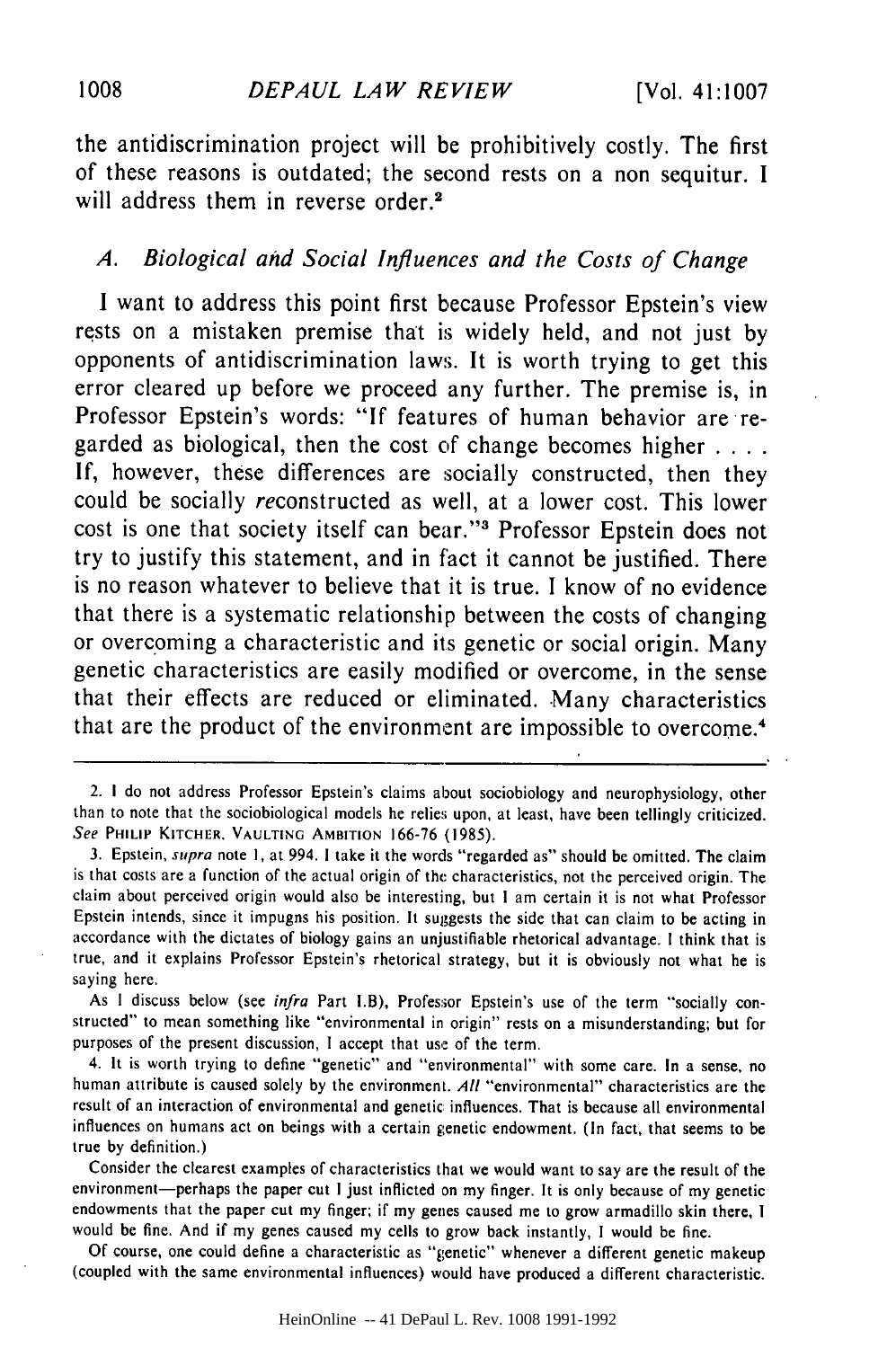# 1992] *BIOLOGY, DIFFERENCE, AND DISCRIMINATION* 1009

Consider a few common human conditions. Nearsightedness is unquestionably genetic in origin. But it can be overcome with a cheap pair of glasses. Many serious diseases and injuries, on the other hand, have environmental causes,<sup>6</sup> but often no expenditure of resources can overcome their effects. Every day we cheaply overcome many of our genetic tendencies, when we get haircuts, wear warm clothes, or exercise. And every day we find we must live with environmentally induced traits, from injuries to ignorance, because the cost of overcoming them is prohibitive or even infinite. There is simply no obvious correlation between the genetic or environmental origin of a characteristic and the ease of changing it or overcoming it.

Let us assume that there are systematic differences in the relevant desires and behavior of women and men, even along the lines that Professor Epstein describes. Suppose we learn that women are more risk averse and do prefer cooperative to confrontational jobs. We now must decide what to do about that. Do we accept it as a given? Or do we try to overcome it? If the latter, to what extent, and at what cost?

Those are important questions, if the factual assumption is correct. But learning whether the origin of the difference is genetic, even assuming we could learn that, does not help us at all. Suppose it is: All the important questions remain, and learning that it is a genetic characteristic does not help us solve them. Is it a characteristic we want to live with, or one we want to overcome at least in part? Learning whether it is genetic or environmental does not help with that. If we want to overcome it, what is the cost?<sup>6</sup> That will

HeinOnline -- 41 DePaul L. Rev. 1009 1991-1992

That is not necessarily an objectionable definition. But what it means is that the category of "environmental" characteristics is empty, and the nature-nurture debate would be even more obviously pointless.

<sup>5.</sup> Environmental causes, in turn, may or may not be related to human behavior. But again, there is no systematic relationship between the source of the environmental cause and the ease of preventing it or overcoming it. In particular, environmental causes with their roots in human behavior are not more easily controlled than causes attributable solely to nature. Both the unmediated rays of the sun and a nuclear power program in a foreign country can harm me; it is much easier to put on sunscreen and avert the danger from the former than to influence the human behavior that makes the latter dangerous.

<sup>6.</sup> We might try to overcome the differences either by trying to modify the behavior or by requiring that the differences be ignored. Roughly speaking, the antidiscrimination project calls for the latter, in the first instance. That has costs of the kind Professor Epstein identifies. (It may also have countervailing benefits, but that is not my point at the moment.) The question is whether those costs are worth it, a question that is not answered simply by asserting the existence of the differences.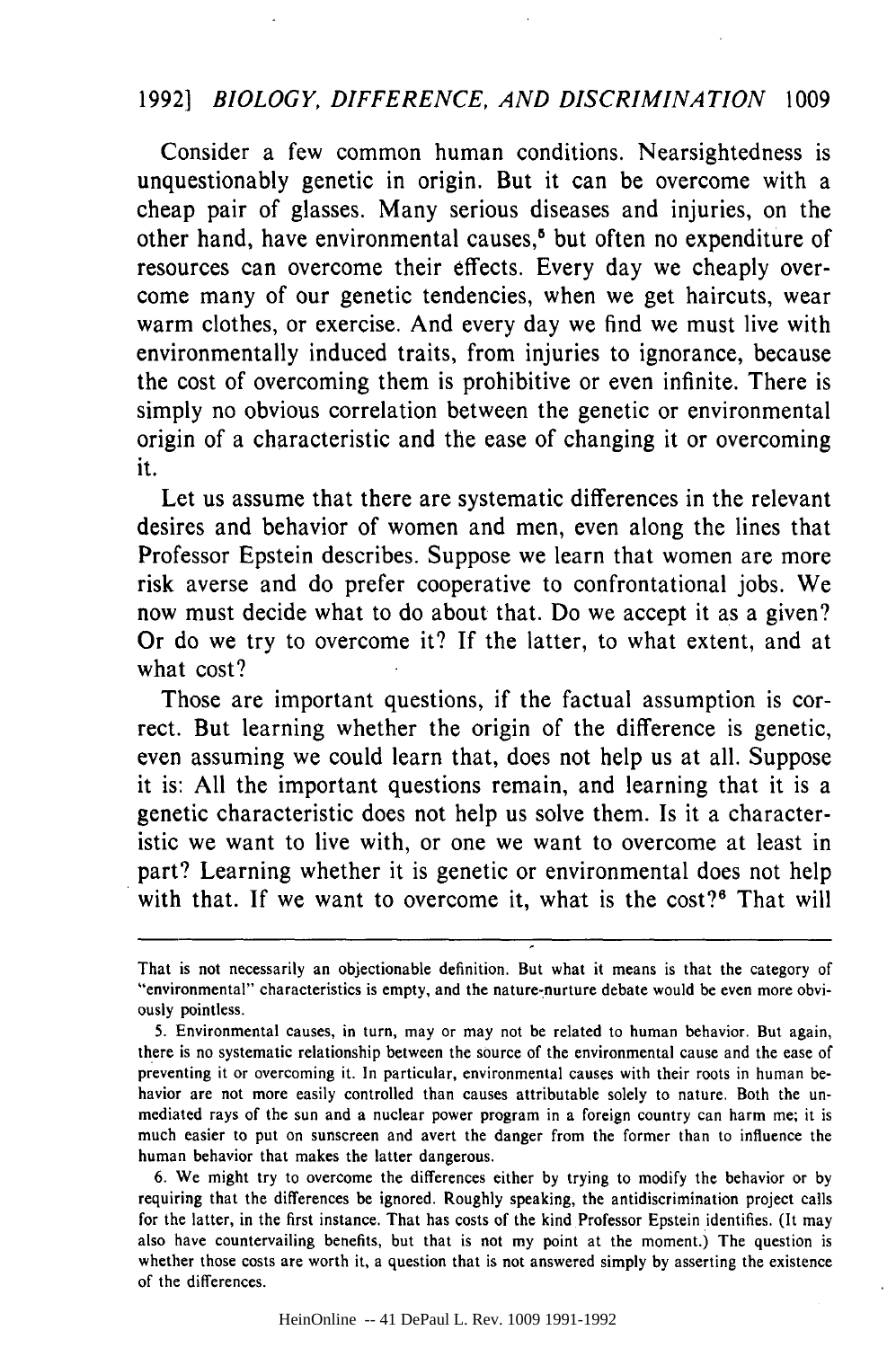not vary systematically with whether the difference is genetic or environmental. Some genetic characteristics will be impossible to overcome; the same is true of some environmental characteristics. If the cost is finite, is it worth it? There again the nature-nurture issue is irrelevant.

The reason people engage in the nature-nurture debate, I believe, has nothing to do with the costs of changing or overcoming attributes. Rather it is a debate that reflects attitudes. The view that "it's genetic" goes hand in hand with an attitude that we cannot fight the status quo. The connection is fallacious, as I have said. We fight the genetic status quo daily, sometimes at low cost and sometimes at high cost. The view that "it's society" goes hand in hand with the idea that we can change it. That, too, is fallacious. There are many intractable conditions that are caused by the environment. The real issue is one of attitudes toward certain kinds of programs. That issue should be resolved by a careful and comprehensive weighing of the advantages and disadvantages of various proposals, not by trying to enlist biology on one's side.

#### *B. Feminism and "Real Differences"*

The second problem with Professor Epstein's account is this: Not only does the nature-nurture issue have nothing to do with the costs of the antidiscrimination project; it has nothing to do with the question of "sex" versus "gender" that preoccupies Professor Epstein. Professor Epstein assumes that there is an opposition between the "biological" and the "socially constructed," so that something that is genetic or biological in origin cannot be "socially constructed," and vice versa.' Therefore, if he can demonstrate that there are genetic differences between men and women, he can (he apparently believes) put to rest the idea that these differences are "socially constructed."

This view rests on a misunderstanding of the term "socially constructed." To some extent the misunderstanding is not Professor Epstein's fault. I am not a fan of the widespread use of the term "so-

HeinOnline -- 41 DePaul L. Rev. 1010 1991-1992

<sup>7.</sup> See, e.g., Epstein, supra note **1,** at 982 ("[T]he term gender carries with it the implication that we are exploring the relationship between males and females as a social phenomenon, and not as a biological one."); id. at 987 ("[My] analysis . . . is utterly inconsistent with the program that seeks to make social influences dominant to the exclusion of biological ones."); *id.* at 987-88 ("One set of differences clearly has to do with the structure and function of the brain, where the evidence of sex differences in structure and function seems to multiply, notwithstanding the drumbeat that insists that all relevant sex differences are socially constructed." (footnote omitted)).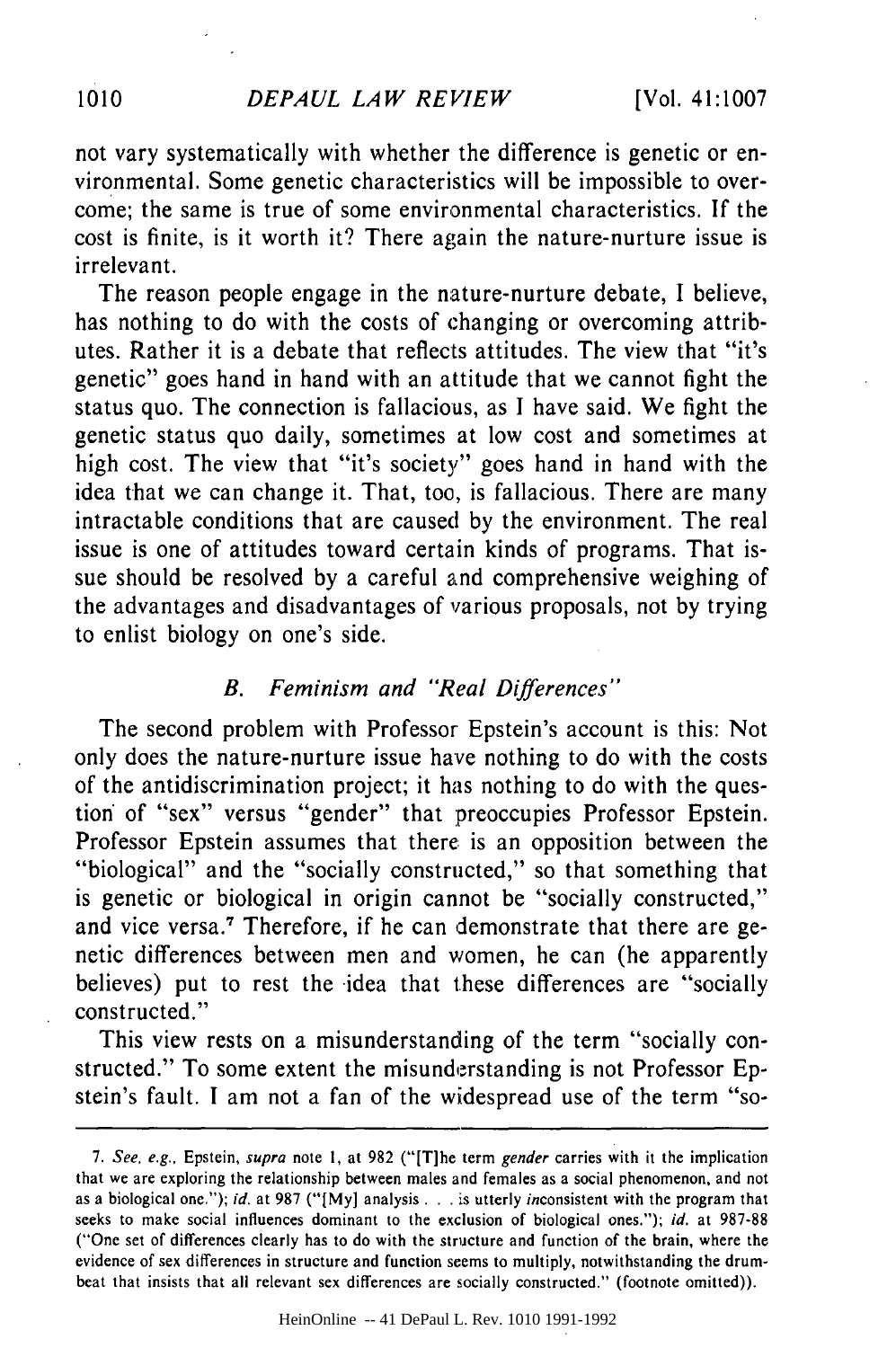cially, constructed." **I** think it is vague and usually unhelpful; the idea that most of its users want to convey can be stated more directly and less confusingly.

The term "socially constructed," as **I** understand it, means not that the characteristics in question are literally created **by** society but that the decision what to do about them is one that society can make. To say that the difference between men and women is socially constructed (and therefore should be labelled "gender" not "sex") is not to deny that there are biological differences (really, now, who denies that?). Rather, it is to assert that the social significance of those differences is something that is ultimately subject to collective decision.<sup>8</sup>

So, for example, there are real biological differences between physically strong people and physically weak people. But society has constructed various notions in a way that sometimes value physical -strength, sometimes regard it as irrelevant, and sometimes regard it unfavorably. **(A** physically strong male is, in some settings, more threatening and therefore less valued than a physically weak male; a physically strong female is sometimes considered less attractive and therefore less valued.) This is the sense in which the differences between women and men are socially constructed. Professor Epstein's biological excursions are therefore again essentially irrelevant.<sup>9</sup>

As **I** said, **I** do not think Professor Epstein should be blamed entirely for this misunderstanding; much of the problem lies in the loose use of the term "socially constructed." But Professor Epstein

These arguments, which rest on relatively complex moral or psychological premises, would be answered **by** showing that the characteristics in question have an *exclusively* biological (or untainted environmental) origin. But Professor Epstein does not claim to make such a showing, and no such claim would be plausible. The most he asserts is that there are biological tendencies. That is compatible with the position that society has heightened those tendencies in illegitimate ways. Indeed to some degree it reinforces that position, as some feminists have argued. *See, e.g.,* **ALISON** M. **JAGGAR, FEMINIST POLITICS AND HUMAN NATURE 106-13 (1983).**

**<sup>8.</sup>** As **I** discuss in the text below, Professor Epstein recognizes this notion, although he does not associate it with the term "socially constructed" when he says: "The judgment of whether certain acts are, or should be, allowable is in the end always social, no matter what one's view of human nature." *Id.* at 994.

**<sup>9.</sup>** There is another possible sense of the term "socially constructed" that makes biology more relevant, although still secondary. One reason to question certain attitudes or characteristics is that they have their origin in unjust circumstances. So, for example, it might be argued that although there are genuine differences in the abilities of two groups, the differences are the result of past discrimination, and therefore those differences should not be allowed to influence the groups' respective opportunities. Or it might be argued that attitudes that have developed in response to deprivation or injustice-a freed slave's expressed desire to remain in slavery, or freed hostages' expressions of solidarity with their former captors—should not be regarded as genuine.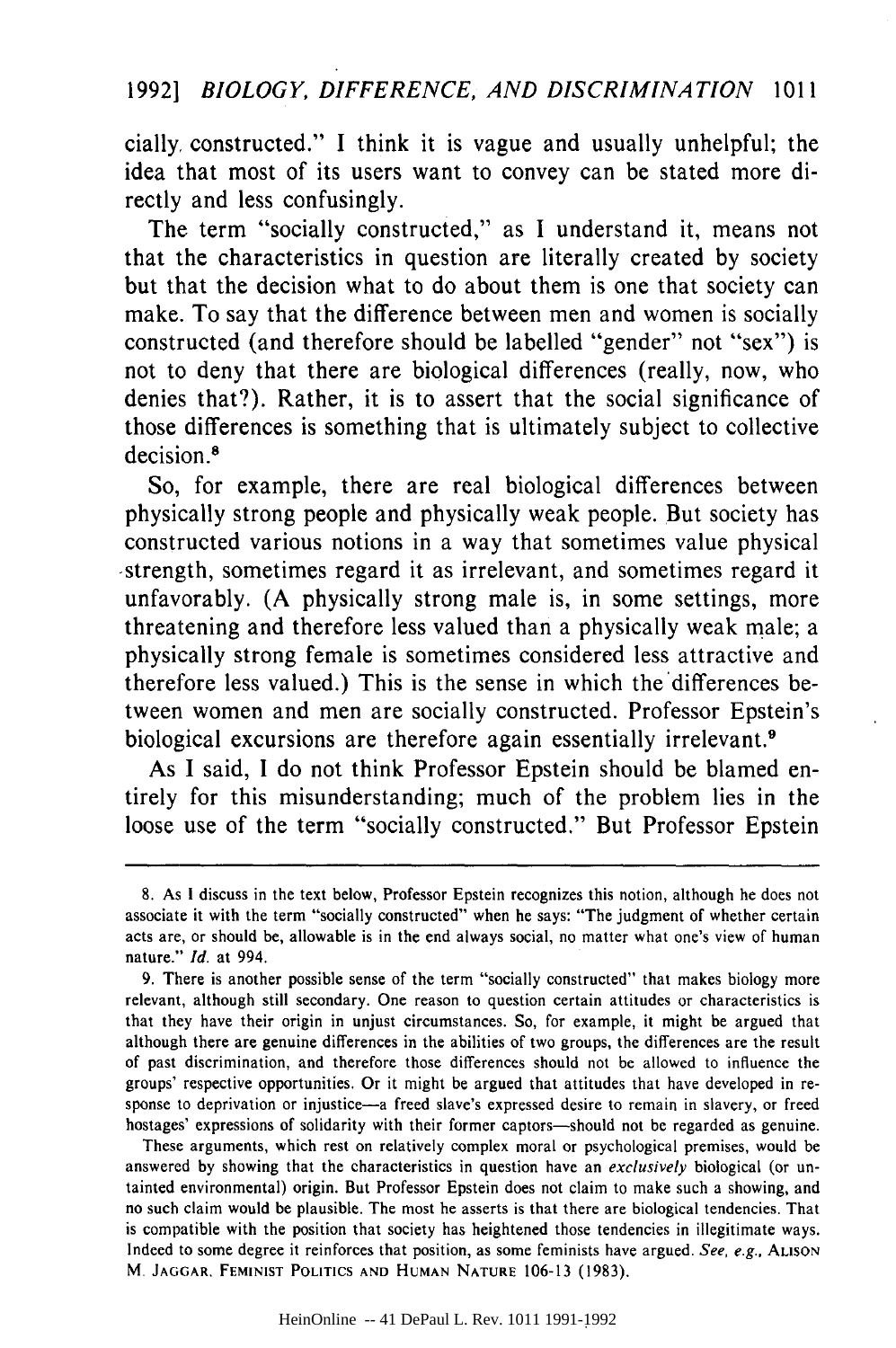should be blamed for ignoring, or being unaware of, a substantial literature that would have tipped him off. One of the most conspicuous developments in feminist literature in the last decade is the argument, made by many feminists, that there are "real differences" between women and men that are the product either of biology or of similar, deeply rooted factors. Some of this literature, such as Carol Gilligan's *In a Different Voice,10* has made it into semi-popular culture. Other work, like Nancy Chodorow's *The Reproduction of Mothering*,<sup>11</sup> is almost as well known. There is an important radical feminist literature that insists on the biological origin of differences between men and women.<sup>12</sup> And in any event this development has been a conspicuous feature of the legal literature.<sup>13</sup>

This is not a unanimous view; many proponents of antidiscrimination laws argue that it is at least tactically unwise to emphasize the differences between men and women.<sup>14</sup> (Professor Epstein's paper is evidence in support of that view, at least.) But the notion that gender is a social construct is common ground among a wide range of feminists, including many who believe in biological or otherwise deep-seated differences.<sup>15</sup> Of course, the fact that a position is common ground among feminists does not make it right. Perhaps the notion of social construction is, as I suggested earlier, unhelpful. Perhaps the existence of deep-seated differences between women and men makes it false to say that gender is a social category. (Even then, the important point would be how resistant the differences

12. *See, e.g.,* **MARY** DALY, **GYN/ECOLOGY: THE METAETHICS OF** RADICAL **FEMINISM** (1978); **SUSAN** GRIFFIN, WOMAN **AND NATURE: THE** ROARING **INSIDE HER** (1978); **JAGGAR.** *supra* note 9; **ADRIENNE** RICH. **OF** WOMAN **BORN** (1976).

**13.** A leading article **is Robin** West, *Jurisprudence* and Gender, 55 U. CHI. L. REV. **1** (1988); see also id. at 14-28 (discussing, among others, MARILYN FRENCH, BEYOND POWER 482-83 (1985); **NEL NODDINGS, CARING** (1984); **ADRIENNE RICH, ON LIES, SECRETS, AND SILENCE** 260- **<sup>63</sup>**(1979)); sources cited **in FEMINIST LEGAL THEORY** 156-58 (Katharine T. **Bartlett** & Rosanne Kennedy eds., 1991).

14. Cynthia Fuchs Epstein, quoted **by** Richard Epstein, is in this category. See **CYNTHIA** FUCHS **EPSTEIN,** DECEPTIVE **DISTINCTIONS: SEX. GENDER, AND** THE **SOCIAL** ORDER (1988) (cited **in Ep**stein, supra note I, at 983 n.5). Gilligan's prominent work, in particular, has been criticized **by** many. See, e.g., Ellen C. DuBois et al., Feminist Discourse, Moral Values, *and the Law-A Conversation,* 34 **BUFF.** L. REV. **11** (1985); Joan C. Williams, Deconstructing Gender, 87 MICH. L., REV. 797, 802-22 (1989).

15. See **SUSAN** MOLLER **OKIN, JUSTICE, GENDER, AND THE** FAMILY **6-7** (1989) (discussing **the** social construction of gender).

**<sup>10.</sup>** CAROL **GILLIGAN. IN A DIFFERENT VOICE: PSYCHOLOGICAL** THEORY **AND** WOMEN'S **DEVEL-OPMENT** (1978).

**<sup>11.</sup> NANCY** CHODOROW. **THE** REPRODUCTION **OF** MOTHERING: **PSYCHOANALYSIS AND THE SO-CIOLOGY OF GENDER** (1978).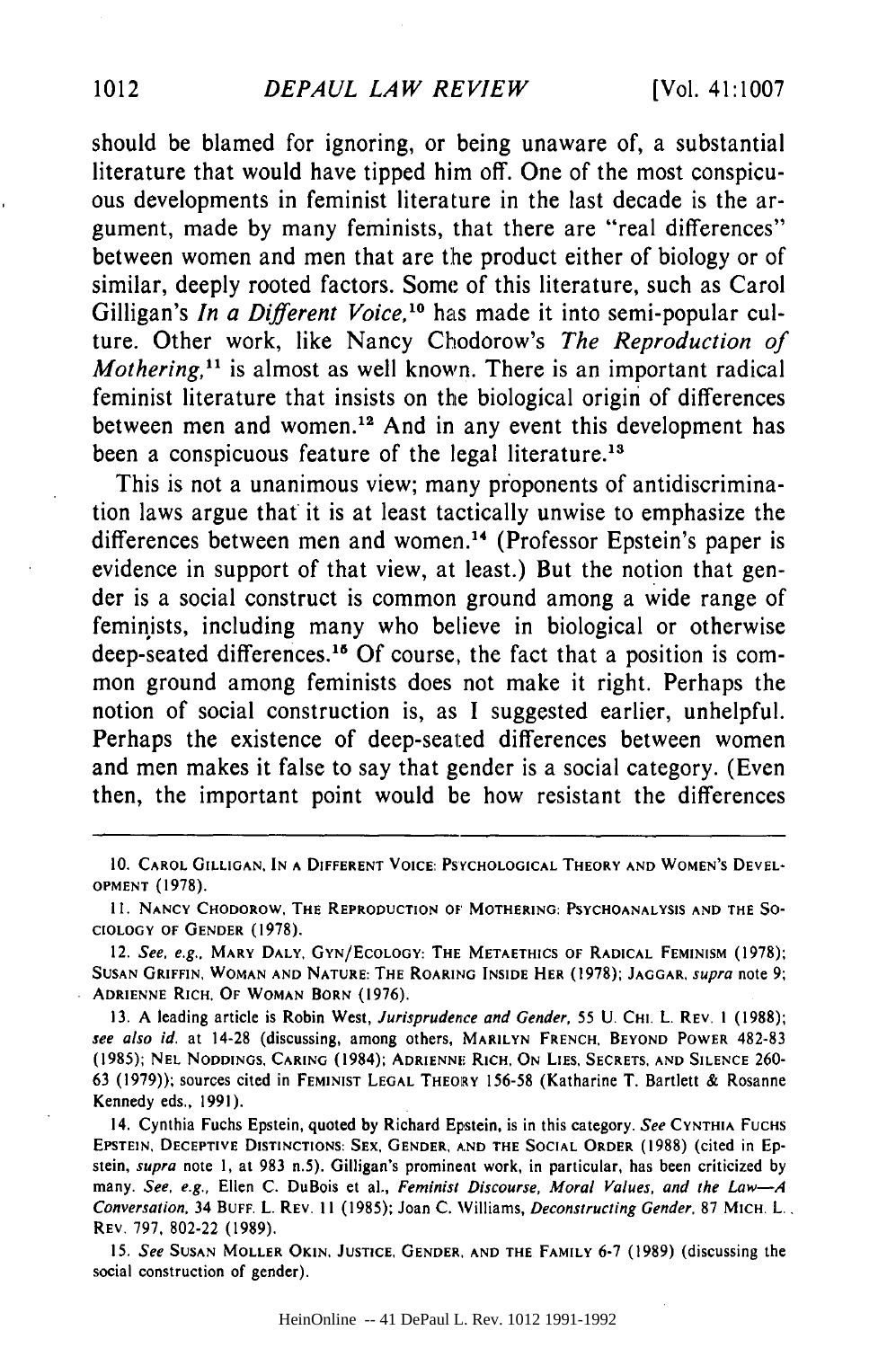#### 1992] *BIOLOGY, DIFFERENCE, AND DISCRIMINATION* 1013

were to being changed or overcome, not their biological character.)

The problem with Professor Epstein's account, however, is that he simply assumes the crucial premise in his own favor-that to the extent there are biological differences, gender cannot be socially constructed-and goes on to make his biological arguments. That makes his argument on this issue, too, beside the point. The fact that so many advocates of antidiscrimination measures have uncoupled the nature-nurture question from the question of social construction should have alerted him that he had this problem.

## II. DISCRIMINATION **AND** RELEVANT **DIFFERENCES**

Professor Epstein also, of course, has views on what I say the real question is: what society should do about gender. One of his views is that it should not enact antidiscrimination laws. The part of his paper where he defends this proposition directly (that is, other than by arguing the irrelevant nature-nurture issue) is much less prominent and explicit. But Professor Epstein seems to be making four arguments, which I consider in turn.

#### *A. There Is No Discrimination*

First, Professor Epstein asserts that any differences in the jobs that women and men hold are the result of differences in their characteristics or preferences. "The disparate employment patterns so commonplace today are consistent with the proposition of the preferences of workers. They offer no evidence of discrimination, much less invidious discrimination."<sup>16</sup> Professor Epstein cites no source for this observation.

Well, of course, there is plenty of evidence. There is an abundant literature suggesting that employment disparities between women and men result from discrimination in various forms. Some of this relies on aggregate studies of wages and salaries; $17$  some systematically studies workplace conditions.<sup>18</sup> Some suggest that employers pay less to women, or afford them different employment opportuni-

**<sup>16.</sup>** Epstein, supra note **1,** at 998.

<sup>17.</sup> See, e.g., Barry A. Gerhart & George T. Milkovich, Salaries, Salary Growth, and Promotions **of Men** and Women in **Large,** *Private Firms, in* **PAY EQUITY:** EMPIRICAL INQUIRIES 23, **23-** 43 (Robert T. Michael et al., eds., 1989).

**<sup>18.</sup>** See, e.g., ROSABETH Moss KANTER, **MEN AND** WOMEN OF THE CORPORATION 250-67 (1977); **CHRISTINE** L. WILLIAMS. **GENDER DIFFERENCES AT** WORK: WOMEN **AND MEN IN NON-**TRADITIONAL **OCCUPATIONS** (1989) (studying men in nursing and women in the Marines).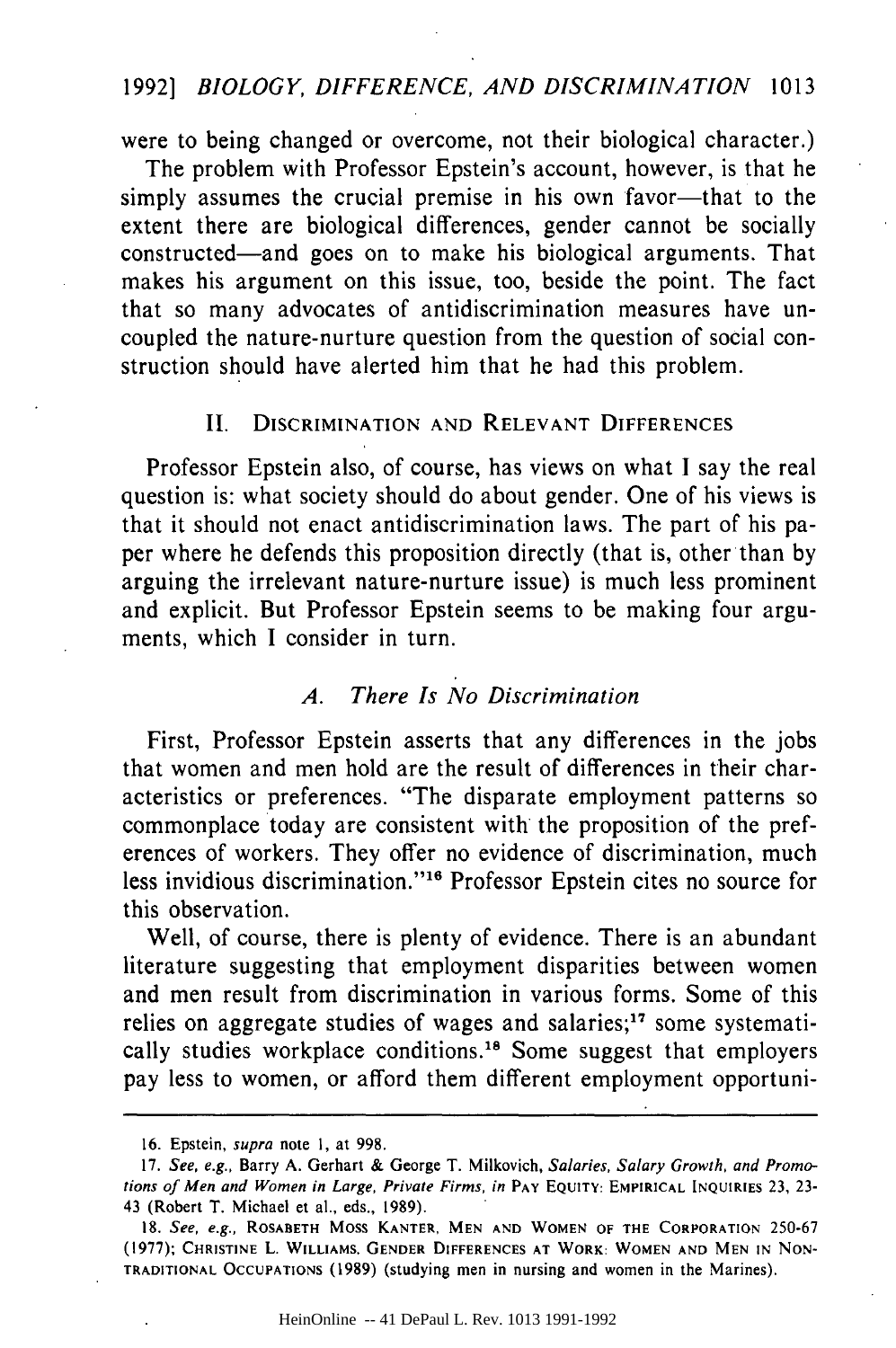ties, because they themselves are discriminatory (or are responding to discriminatory preferences by their customers or employees);<sup>19</sup> others suggest that discriminatory treatment of various kinds affects women's attitudes and capacities in ways that employers then rationally take into account.<sup>20</sup> Some of these studies may be mistaken. Maybe even all are, although that seems unlikely. But simply to assert that workplace disparities are not the result of discrimination does not, to put it mildly, advance the debate.

## *B. The Antidiscrimination Laws Assume that All Differences in Outcome Are the Result of Discrimination*

Perhaps the reason Professor Epstein asserts the absence of discrimination so casually is that he misunderstands what the proponents of antidiscrimination laws are claiming. At one point he characterizes their argument in this way: "Illicit discrimination is the source of the difference in occupational patterns, for which there is no alternative explanation."<sup>21</sup> That idea-that the employment patterns of women and men would be identical were it not for discrimination-really *is* implausible. So far as I am concerned, assertion alone would be enough to dismiss that notion.

But I know of no one who believes this. (Professor Epstein cites no one.) In any event, even if there is someone who believes this, the important point is that the antidiscrimination laws do not in any way rest on this premise. They do not remotely require identity of outcome.

The disparate treatment standard only requires that employers not sort employees on the basis of gender.<sup>22</sup> If women's and men's preferences and capacities differ systematically, the disparate treatment standard permits those differences to be reflected in outcomes,

**<sup>19.</sup>** See, e.g., SARA M. **EVANS** & BARBARA J. **NELSON, WAGE JUSTICE:** COMPARABLE WORTH **AND THE** PARADOX **OF** TECHNOCRATIC REFORM (1989); JERRY **A. JACOBS,** REVOLVING DOORS: **SEX SEGREGATION AND WOMEN'S** CAREERS (1989); Randall K. Filer, Occupational Segregation, Compensating Differentials, and Comparable Worth, in **PAY EQUITY:** EMPIRICAL **INQUIRIES.** supra note **17,** at 153, 155-56; Morley Gunderson, *Male-Female Wage Differentials and Policy* Responses, **27** J. ECON. LIT. 46 (1989).

<sup>20.</sup> Kathryn Abrams, *Gender Discrimination and the Transformation of Workplace Norms,* <sup>42</sup> **VAND.** L. REV. 1183 (1989); Vicki Schultz, Telling Stories About *Women and Work: Judicial Interpretations of Sex Segregation in the Workplace in Title VII Cases Raising the Lack of Interest Argument,* 103 HARV. L. REV. 1749 **(1990).**

<sup>21.</sup> Epstein, *supra* note **1,** at 997.

<sup>22.</sup> *See* 42 U.S.C. § 2000e-2(a)(l) (1988); Texas Dep't of Community Affairs v. Burdine, 450 U.S. 248 (1981); McDonnell Douglas Corp. v. Green, 411 U.S. 792 (1973).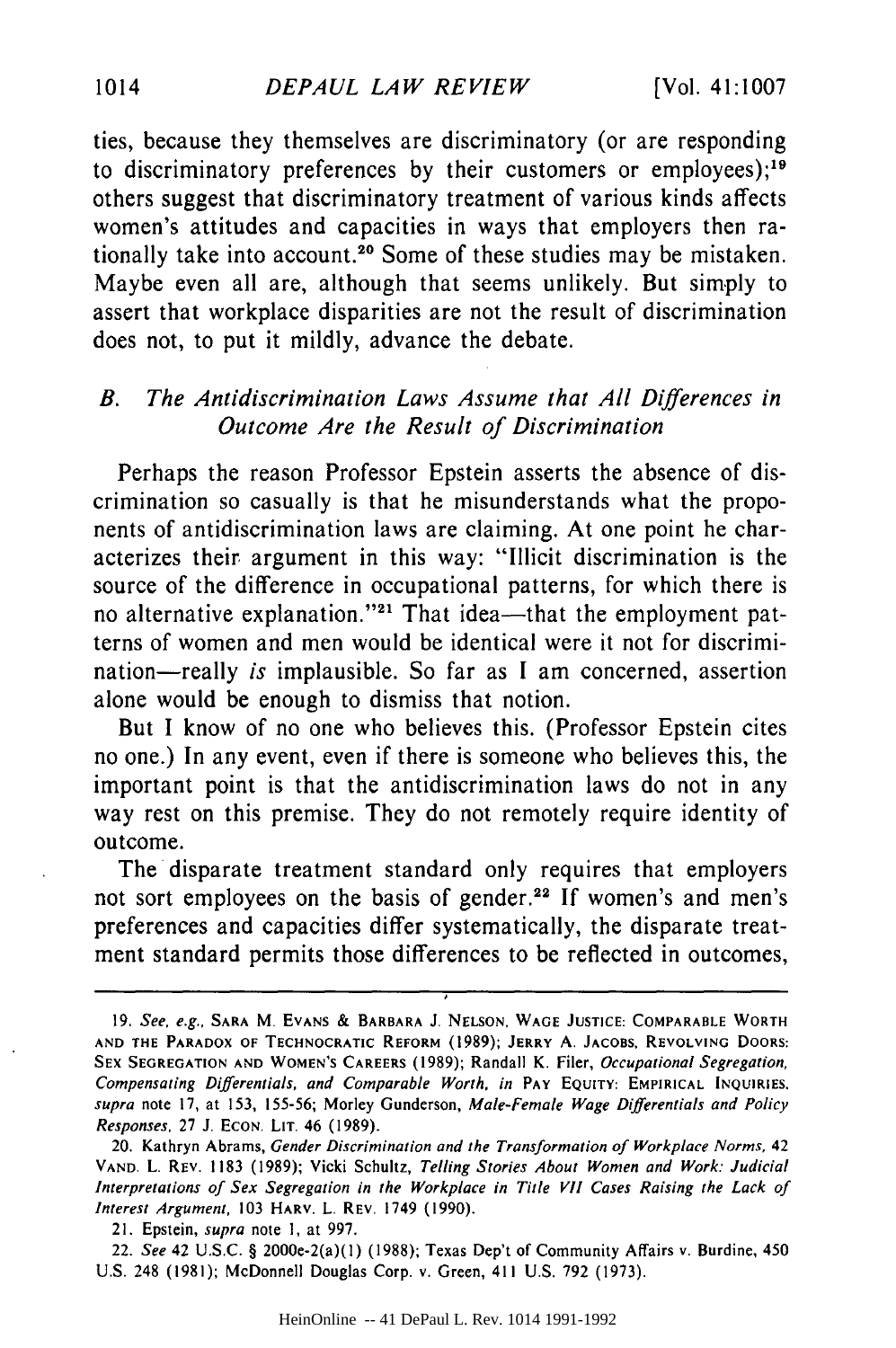#### 19921 *BIOLOGY, DIFFERENCE, AND DISCRIMINATION* 1015

so long as gender was not in any way the basis of the employer's actions. The disparate impact standard does impose some limits on outcomes, but subject to a business necessity defense; that is, the employer need not equalize outcomes if it would be too costly to do **SO. <sup>23</sup>**So even under the disparate impact standard, differences that would be too costly to ignore need not be ignored.

So the question remains: Are the antidiscrimination laws justified? Professor Epstein cannot rest his negative answer either on the assertion that there is no discrimination, or on the proposition that those laws require complete equalization of result and therefore are not to be taken seriously.

#### *C. The Antidiscrimination Laws Are Too Costly*

Professor Epstein states this conclusion clearly enough, but his argument for it suffers from a number of problems: His normative framework is never made explicit; he once again relies crucially on assertion; and he ignores counterarguments.

I begin with the normative framework. It would be helpful to know whether Professor Epstein is using some form of utilitarian argument, or a social contract theory, or a rights-based libertarian account, or just what he is using. It appears he is using none of these but instead a criterion from welfare economics known as Kaldor-Hicks efficiency, or potential Pareto optimality.24

The evidence is that Professor Epstein simply assumes that the problem is one of "social gains" and "costs" or "losses." For example, the reason we forbid "murder, rape, [and] theft" is that "the net social losses . . . far exceed the total gains."<sup>25</sup> He adds: "Where differences in taste and temperaments lead to a specialization in family and workplace roles by sex, the gains from trade stand in sharp contrast to the losses attributable to the use of force."<sup>26</sup> So the relevant "gains" and "losses" are of the kind produced by ex-

<sup>23.</sup> *See* 42 **U.S.C.** § 2000e-2(a)(2); Griggs v. Duke Power Co., 401 U.S. 424 (1971). After Wards Cove Packing Co. v. Atonio, 490 U.S. 642 (1989), Congress explicitly adopted the disparate impact and business necessity standards announced in Griggs. Civil Rights Act of 1991, Pub. L. No. 102-166, § 105(a), **105** Stat. 1071, 1074 (codified at 42 U.S.C. § 2000e-2(k) (1988 & **Supp. III 1991)).**

<sup>24.</sup> J.R. HICKS. **VALUE AND CAPITAL: AN INQUIRY INTO SOME FUNDAMENTAL PRINCIPLES OF** ECONOMIC THEORY (2d ed. 1946); Nicholas Kaldor, Welfare *Propositions* of Economics and Interpersonal Comparisons of *Utility,* 49 **ECON. J.** 549 **(1939).**

<sup>25.</sup> Epstein, supra note 1, at 994.

<sup>26.</sup> **Id.** at **995.**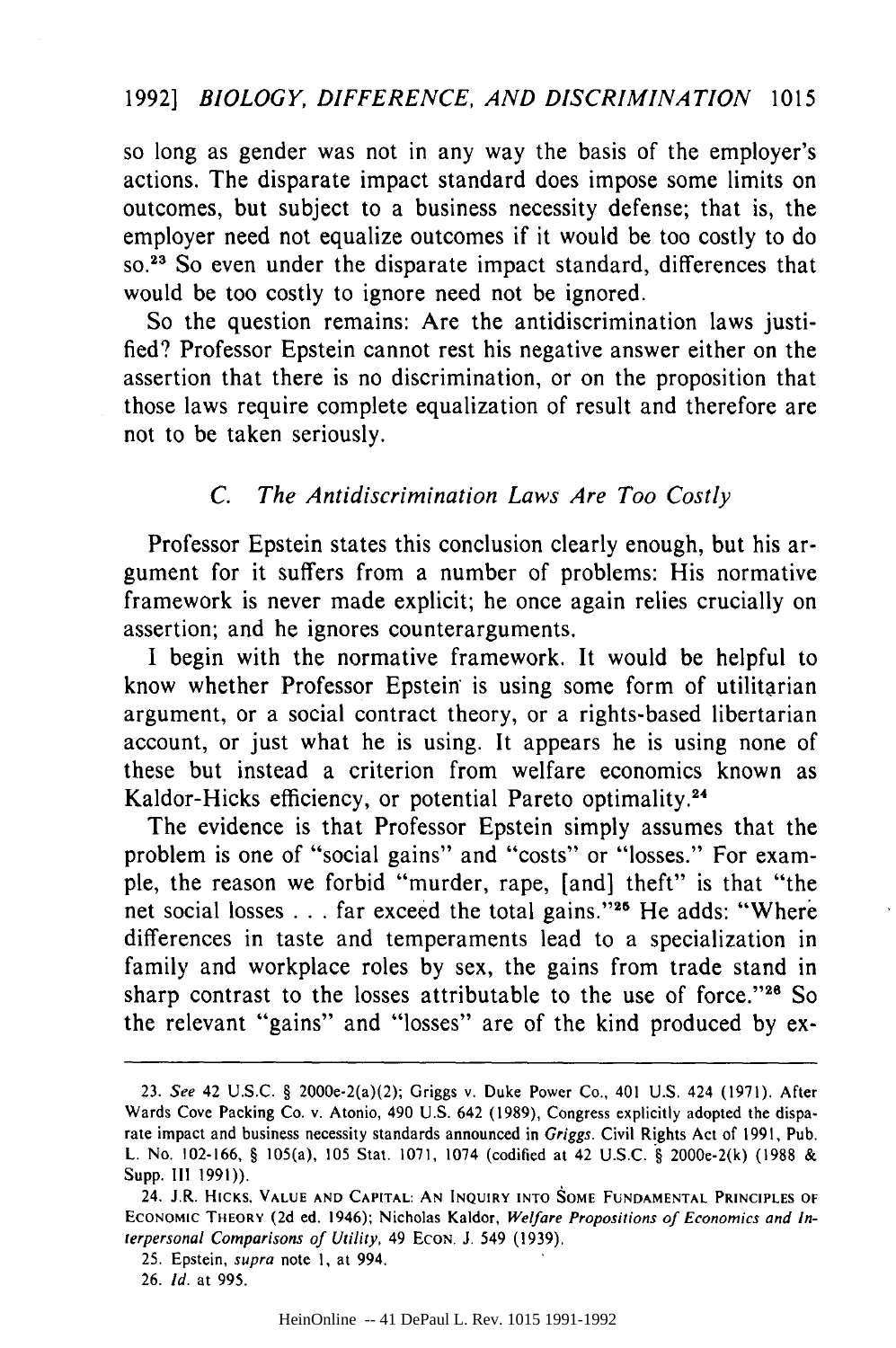changes. Similarly, in his final assertion about the harm that antidiscrimination laws will do, Professor Epstein refers to "reductions in output" that will be "substantial." $27$ 

The well-known problem with the Kaldor-Hicks criterion is that it is not plausible as a standard for evaluating the justice of social institutions generally. The principal reason is that it ignores distributional concerns. Also, it is at least arguable that the satisfaction of certain desires (such as misogynist desires not to associate with women) should not count in the social welfare function.<sup>28</sup> If Professor Epstein's condemnation of the antidiscrimination laws rests on such a controversial (indeed, implausible) moral foundation-and it evidently does—the foundation at least needs to be made explicit, and the obvious objections to it acknowledged. One cannot simply assume that any institution that causes "reductions in output" is ipso facto unjustified.

The second problem is that Professor Epstein makes no effort to give a systematic account of the costs of the antidiscrimination laws, even within the Kaldor-Hicks framework. He just asserts that they are "substantial," without any argument or justification.<sup>29</sup> There is an argument in the literature, again unaddressed by Professor Epstein, that laws forbidding gender discrimination will have a tendency to *increase* social wealth.<sup>30</sup>

Finally, there are what might loosely be called distributional gains: not necessarily a redistribution of income or wealth downward, but gains in terms of women's self-respect, social status, and freedom from dependency. It is impossible to deny that such gains exist. A recurrent theme of American history-shaped by the experience with slavery-has been that people's status depends on their ability to sell their labor in employment markets.<sup>31</sup> On a more con-

29. Epstein, *supra* note **1,** at 1000.

HeinOnline -- 41 DePaul L. Rev. 1016 1991-1992

<sup>27.</sup> *Id.* at 1000.

<sup>28.</sup> The point that the Kaldor-Hicks standard is an implausible moral criterion is widely made. *See, e.g.,* AMARTYA SEN. ON **ETHICS AND** ECONOMICS **33** n.4 (1987). Even the leading proponent of the use of the Kaldor-Hicks criterion as an ethical norm appears to acknowledge its implausibility in a category of cases that would, I believe, include discrimination laws. *See* RICHARD **A.** POSNER. THE ECONOMICS OF **JUSTICE** 101 (1981) (acknowledging. that when a policy of wealth maximization has a "substantial and nonrandom" distributional impact, then consent cannot be imputed to those adversely affected, and moral support for the policy is undermined).

<sup>30.</sup> *See* John J. Donohue **III,** *Prohibiting Sex Discrimination in the Workplace: An Economic Perspective.* 56 **U.** CHI. L. REV. 1337, 1348-55 (1989).

<sup>31.</sup> See, e.g., **ERIC FONER, FREE SOIL, FREE LABOR, FREE MEN: THE** IDEOLOGY OF **THE REPUB-LICAN PARTY BEFORE THE CIVIL WAR** (1970); **JUDITH** SHKLAR. **AMERICAN CITIZENSHIP:** THE **QUEST FOR INCLUSION** (1991).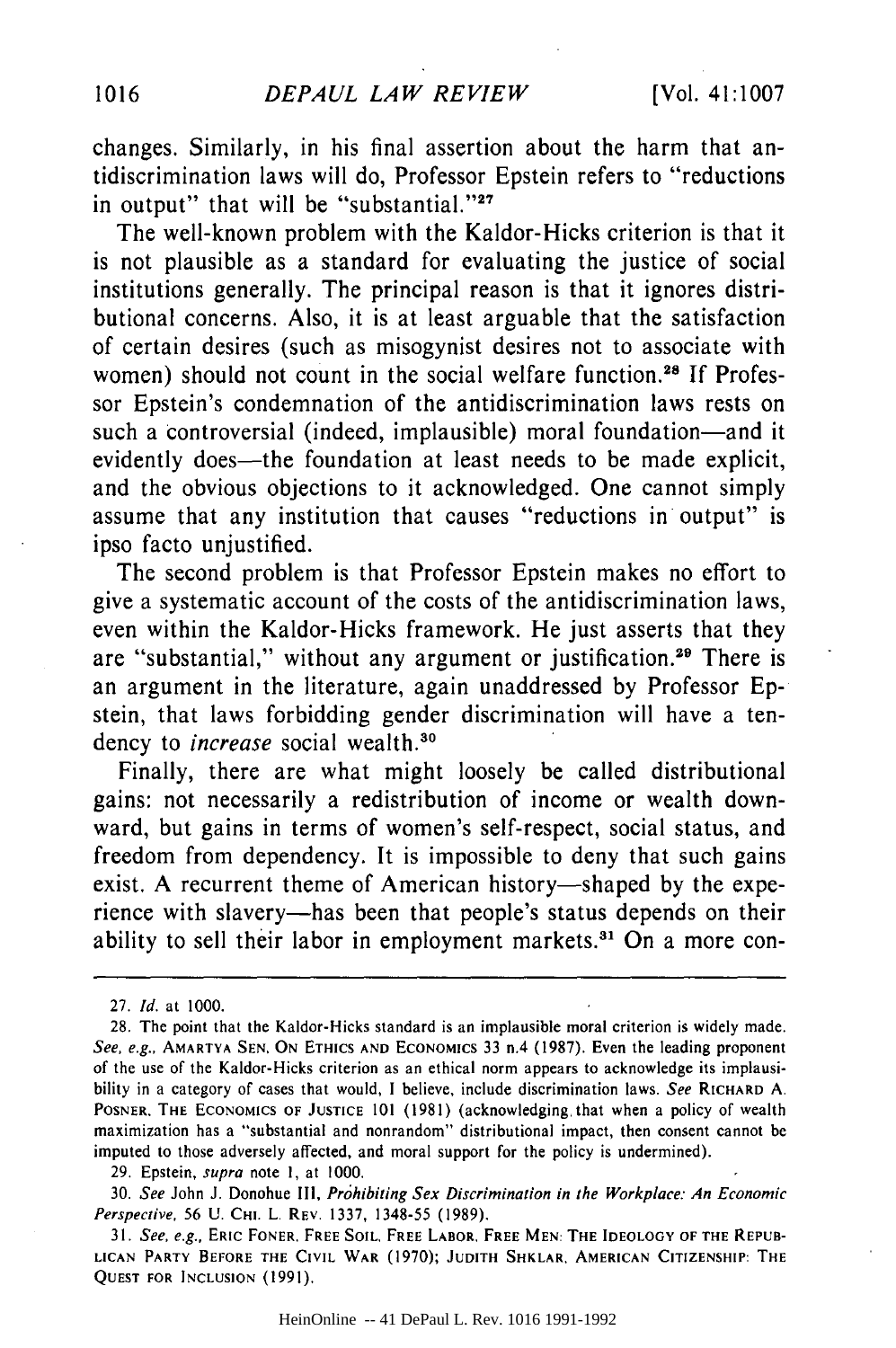crete level, women are often in a vulnerable position, as a result of mistreatment by men, that can be alleviated if they have independent income or employment opportunities.<sup>32</sup> There are many other possible justifications for the antidiscrimination regime as well.<sup>33</sup> In any plausible moral theory, including any utilitarian theory, these benefits of antidiscrimination laws, as well as their costs, must be taken into account.

Whether these possible gains from the antidiscrimination laws are worth it is another matter. That is a question that requires serious case-by-case consideration, taking into account the costs on which Professor Epstein concentrates. It is of course true that questions of resource allocation "do[] not disappear by diverting the discussion to fine-spun issues of caste or similar issues."<sup>34</sup> But issues of caste do not disappear by focusing exclusively on resource allocation (or by calling them fine-spun, or defining them solely in terms of formal legal barriers). It is not enough to condemn the antidiscrimination laws by announcing (perhaps correctly) that they impose certain costs on society and then ignoring any case made in their defense. That is the intellectual equivalent of condemning markets on the ground that they are "alienating" and simply ignoring the benefits they bring.

#### *D. Statistical Discrimination and the Cost-Justification Defense*

The fourth element of Professor Epstein's argument is more explicit. It is his claim that there should be a "cost-justification" defense under the antidiscrimination laws. My principal objection to this argument is the same I. have made before: It establishes that the antidiscrimination laws, have certain costs, without engaging those who think the costs are worth it. But Professor Epstein's argument on this particular point is actually quite helpful to the debate over discrimination laws, although in a different way from what, I

34. Epstein, supra note I, at 1002.

<sup>32.</sup> It is not clear that Professor Epstein would acknowledge this. In his discussion of the disparity in wage levels between men and women, he says that the disparity in measured market wages "has to be corrected to take into account the higher imputed income of women resulting from the greater value of their services around the home." Epstein, supra note **1,** at 996. But this is correct only if the arrangement whereby families allocate household labor is a fully voluntary contract. To the extent there are elements of coercion, the income can no more be imputed to women than it could be to domestic slaves. On the contrary; women's household labor would represent wealth expropriated from them.

<sup>33.</sup> See, e.g., **OKIN,** supra note 15, at 134-69.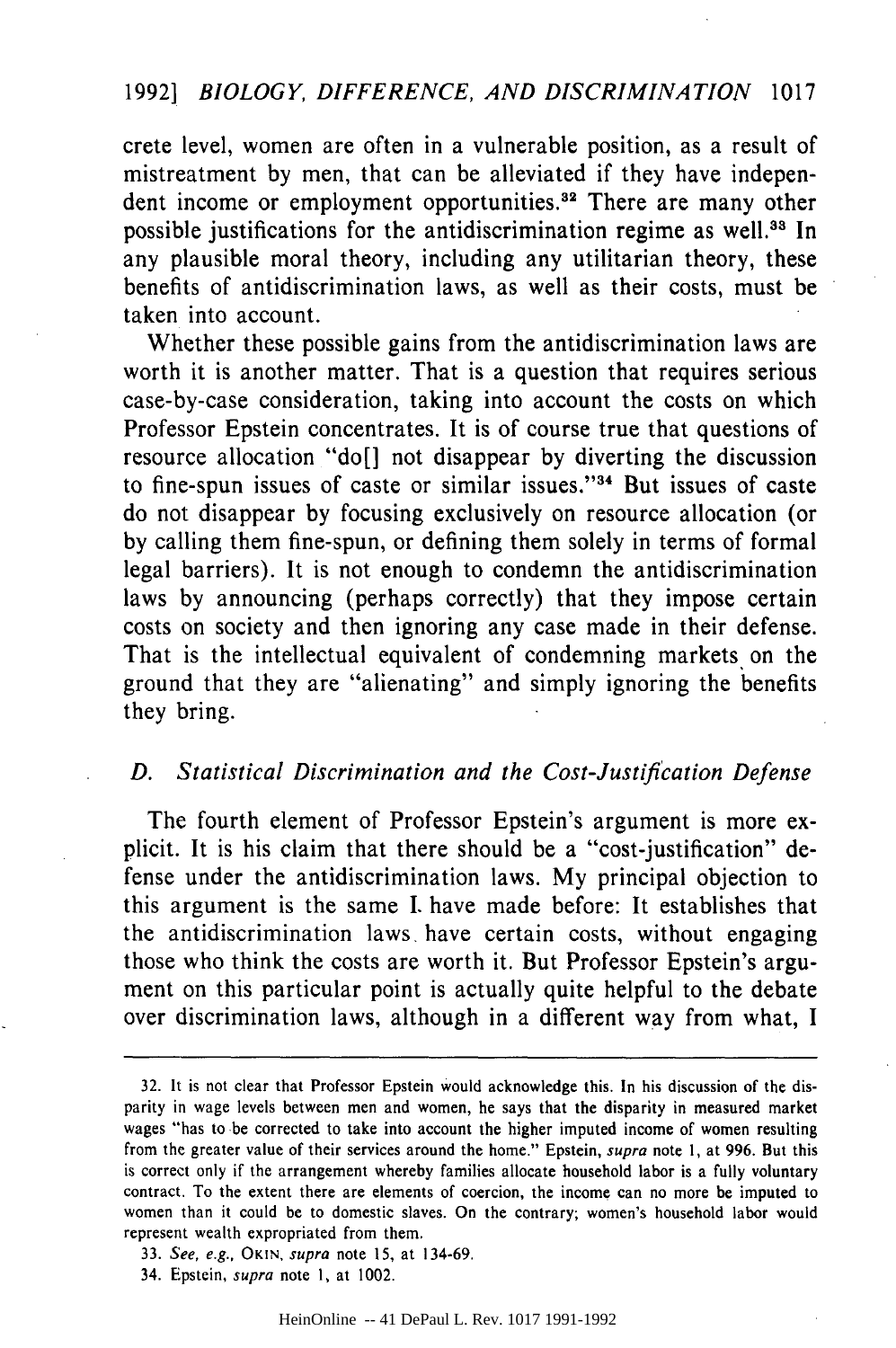suspect, he intended.

A dominant feature of the current debate in antidiscrimination law is the sharp division between "nondiscrimination"—which virtually everyone seems to favor, at least in principle-and "affirmative action" or (as its opponents call it) "reverse discrimination," which some favor and some revile as just another form of discrimination.<sup>35</sup> Suitably generalized, Professor Epstein's cost justification argument shows, correctly, that this distinction is illusory.

First, Professor Epstein's suggestion that there should be a costjustification defense is really a broader argument for what might be called a statistical discrimination defense. Roughly speaking, statistical discrimination is the use of a characteristic, like gender or race, as a proxy for other characteristics that are related to an employee's productivity.36 It can be rational for an employer to engage in statistical discrimination when it has imperfect information about each employee's specific productivity-related characteristics and the proxy (gender or race) is correlated to those characteristics. The idea is that it is impossible, or too costly, to find out how productive each employee will be, so it is worthwhile to use the crude but roughly accurate (and cheaply ascertained) proxy characteristic. Employers who have no animus toward a group can rationally engage in statistical discrimination against that group.

I believe this is what Professor Epstein is describing in his account of how an employer might pay less to women because they are more accident prone.<sup>37</sup> There is no reason to distinguish the cost of being more accident prone from any other cost, including the "cost" of simply being a less productive employee. So Professor Epstein's argument would apply equally well if an employer discovered that, for whatever reason, women on the whole were just "less good" employees. The "cost-justification defense" is really a statistical discrimination defense.

Professor Epstein says, correctly, that the employment discrimina-

HeinOnline -- 41 DePaul L. Rev. 1018 1991-1992

<sup>35.</sup> See, e.g., Robert Belton, The Civil Rights Act of **1991** and the Future of Affirmative **Ac**tion: **A** Preliminary Assessment, 41 **DEPAUL** L. REV. 1085 (1992); Jerome McCristal Culp, Jr., Diversity, Multiculturalism, and Affirmative Action: Duke, the **NAS,** and Apartheid, 41 **DEPAUL** L. REV, 1141 (1992); Lino **A.** Graglia, Racial Preferences, Quotas, and the **Civil** Rights Act of 1991, 41 **DEPAUL** L. REV. 1117 (1992).

<sup>36.</sup> The principal early works on statistical discrimination are Kenneth J. Arrow, The Theory of Discrimination. in DISCRIMINATION **IN** LABOR MARKETS 3 (Orley Ashenfelter **&** Albert Rees eds., 1973), and Edmund **S.** Phelps, The Statistical Theory of Racism and Sexism, 62 AM. **ECON.** REV. 659 (1972).

<sup>37.</sup> Epstein, supra note 1, at 1001-02.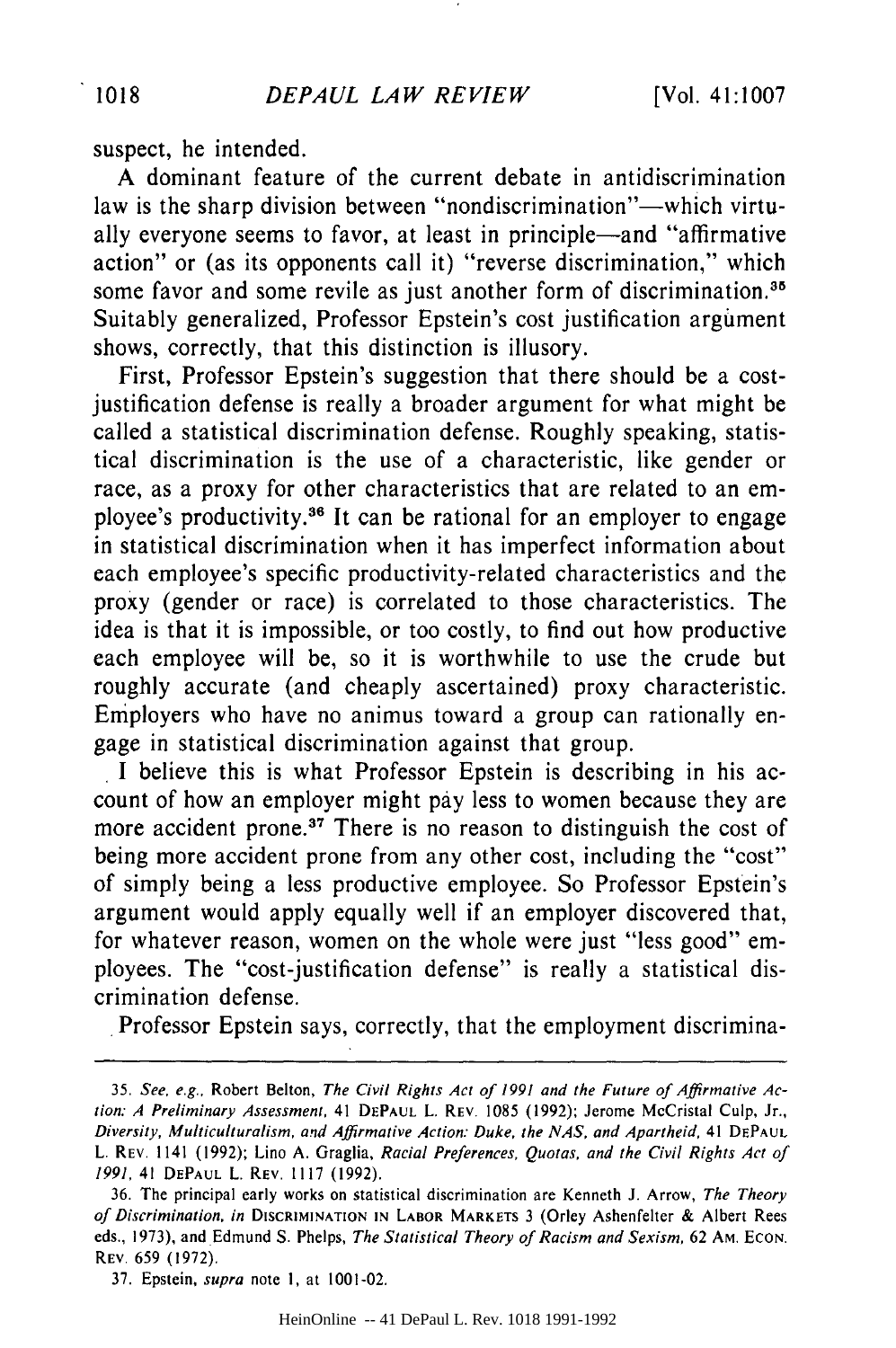tion laws would not allow the employer to engage in statistical discrimination, including the kind of cost-justified discrimination he describes. He also says, correctly, that the laws realistically could not allow a statistical discrimination defense without completely unravelling in practice (and maybe in theory). And he concludes-in a sense correctly--that the employment discrimination laws therefore operate as an "in-kind subsidy that like all subsidies distorts employment decisions."38 That is, the antidiscrimination laws amount to a form of affirmative action: They aid the protected group at the expense of society as a whole.

I am going beyond Professor Epstein's explicit argument, which is limited—arbitrarily, it seems to me—to one particular cost. But something like this seems to be his point. And it seems to me to be correct.39 If the antidiscrimination laws reach statistical discrimination, and for both practical and theoretical reasons they really must, then there is no significant difference between nondiscrimination, on the one hand, and "subsidies" to protected groups—that is, affirmative action---on the other. The conclusion Professor Epstein draws is that both nondiscrimination and affirmative action should go. The conclusion I would draw is that both are good ideas, and equally so. We will not settle that issue here. But it is good to see Professor Epstein agree (implicitly and in principle, anyway) that the single most prominent and divisive element of the current political debate about discrimination law—the supposedly sharp distinction between nondiscrimination and affirmative action-should be put aside.

Professor Epstein's argument on this point does, however, have the same defects as his other arguments. He identifies a cost of the antidiscrimination regime and does not mention the possible benefits. In this instance it is again not even clear that the antidiscrimination regime has net costs in Kaldor-Hicks terms: There is a well-known argument that statistical discrimination, although rational for an employer, is not efficient for society as a whole because it produces nonoptimal levels of investment in human capital.<sup>40</sup> And the various arguments I made earlier about the benefits of the an-

**<sup>38.</sup>** *Id.* at 1002.

**<sup>39.</sup>** See David **A.** Strauss, The **Myth** of Colorblindness, **1986 SuP. CT.** REv. **99.**

<sup>40.</sup> See Shelly **J.** Lundberg **&** Richard Startz, Private Discrimination and Social *Intervention* in Competitive Labor Markets, **73** AM. **ECON.** REV. 340 **(1983);** Donohue, supra note 30, at 1356- **58.**